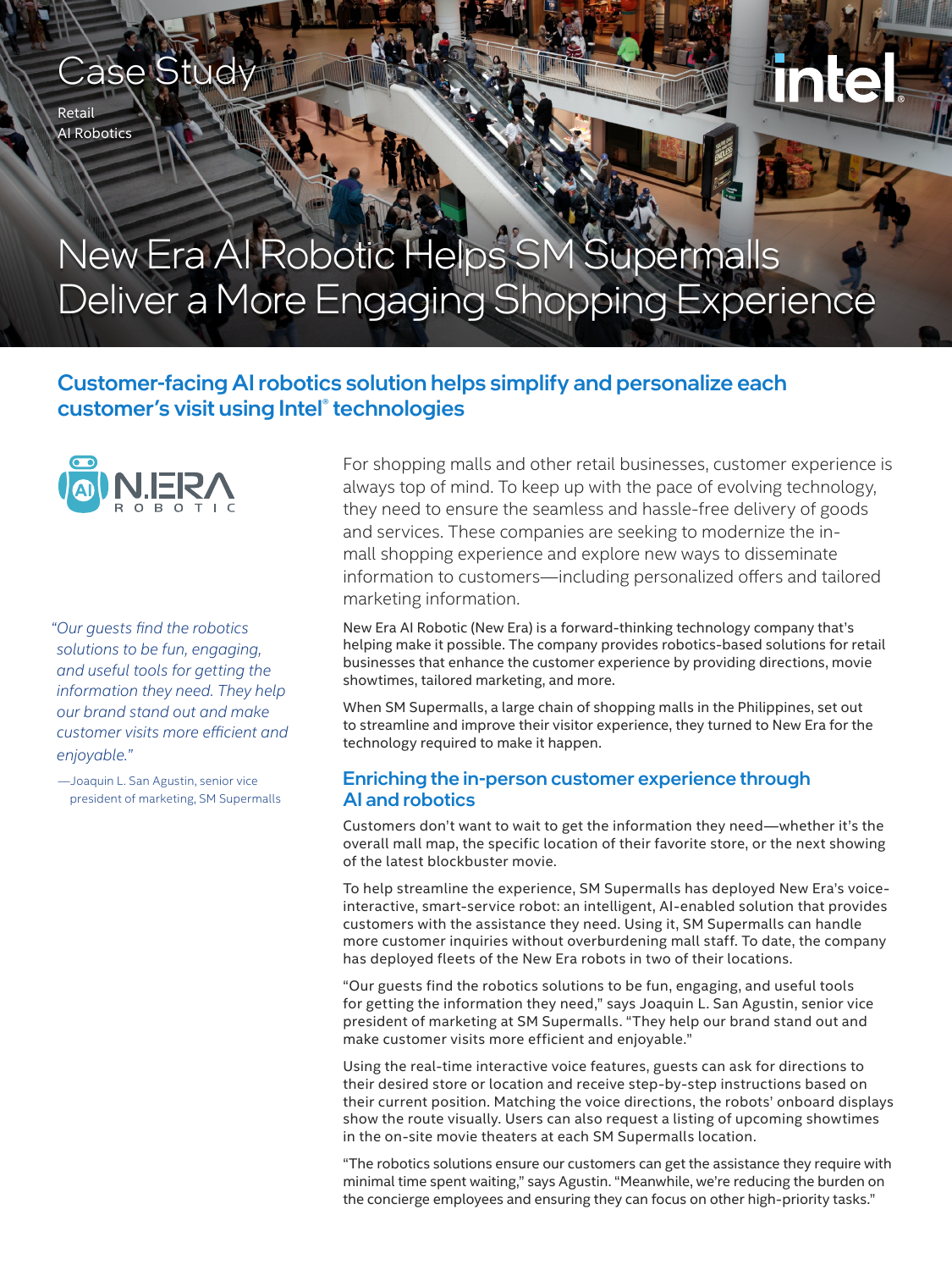

**Figure 1:** By combining voice interaction, facial recognition, and autonomous navigation in a mobile robotics solution, New Era AI Robotic solutions help SM Supermalls more efficiently answer customer questions and streamline the shopping experience.

By reducing wait times, shortening lines, and providing a noncontact method for getting information, the New Era robots also help promote social distancing and reduce physical contact at each location. Each robot can display a QR code that users can scan to display directions directly on their device—no physical contact required.

Additionally, SM Supermalls uses the robotics solutions to deliver tailored promotions and marketing messages to each customer. The robots use AI technology to determine their most relevant demographic and deliver the appropriate message or offer. The robots are also used to share seasonal messages such as holiday greetings and even allow customers to play a digital roulette game for a chance to win in-store coupons.

"By creating these rich, interactive, and personalized engagements with our in-store customers, we're delivering a unique experience that customers can't find elsewhere," says Agustin.

The robotics solutions are managed via a centralized fleet management system and can be controlled remotely. "The intelligent, automated solutions help our staff get more done," says Agustin, "and the streamlined management system ensures keeping the fleet running optimally is easy and free of headaches."

How New Era robotics solutions help deliver business benefits for SM Supermalls

- **Enhanced visitor experience** with convenient access to mall information and directions
- **Deeper business intelligence** through data collection that enables a deeper understanding of customer behavior and targeted marketing
- **Increased productivity** via a 24-hour service robot that can be monitored from the fleet management system or controlled remotely, allowing employees to prioritize higher-value tasks

#### Expediting results and delivering performance with Intel technologies

The New Era solutions deployed in the SM Supermalls locations leverage Intel® Pentium® processor N-Series (running Windows) and Intel® Core™ i5 processor U-Series (running Linux) to deliver fast, reliable performance that helps enhance the in-person shopping experience.

"We needed a solution that was customizable, open for integration, and suitable for localization," says Ligo Lim, head of sales and marketing at New Era. "Strong computing power was a necessity. But we also needed a partner with a complete product portfolio and tools that could help us solve problems and accelerate results. Intel was the obvious choice."

To enable the autonomous navigation and obstacle avoidance, New Era uses Intel® RealSense™ technology. Doing so, they can equip each robotics solution with simultaneous localization and mapping techniques for autonomous indoor navigation. The Intel® Distribution of OpenVINO™ toolkit allowed New Era to quickly build the needed capabilities for facial recognition and computer vision.

"It's a powerful toolkit that we found immensely valuable throughout the development process," says Lim. "The prebuilt elements were easy to customize to our needs and they helped dramatically shorten our time to market, which increased the overall effectiveness and efficiency of our efforts."

Ultimately, the Intel Distribution of OpenVINO toolkit helps enable the personalized marketing functionality of the robotics solutions. "Using the toolkit, we were able to quickly build the necessary computer vision capabilities. Our robotics solutions can recognize the age and gender of the shopper in near-real time and then seamlessly deliver the information that will be of the most interest. Relying on Intel's toolkit helped us realize the finished product much more quickly," says Lim.